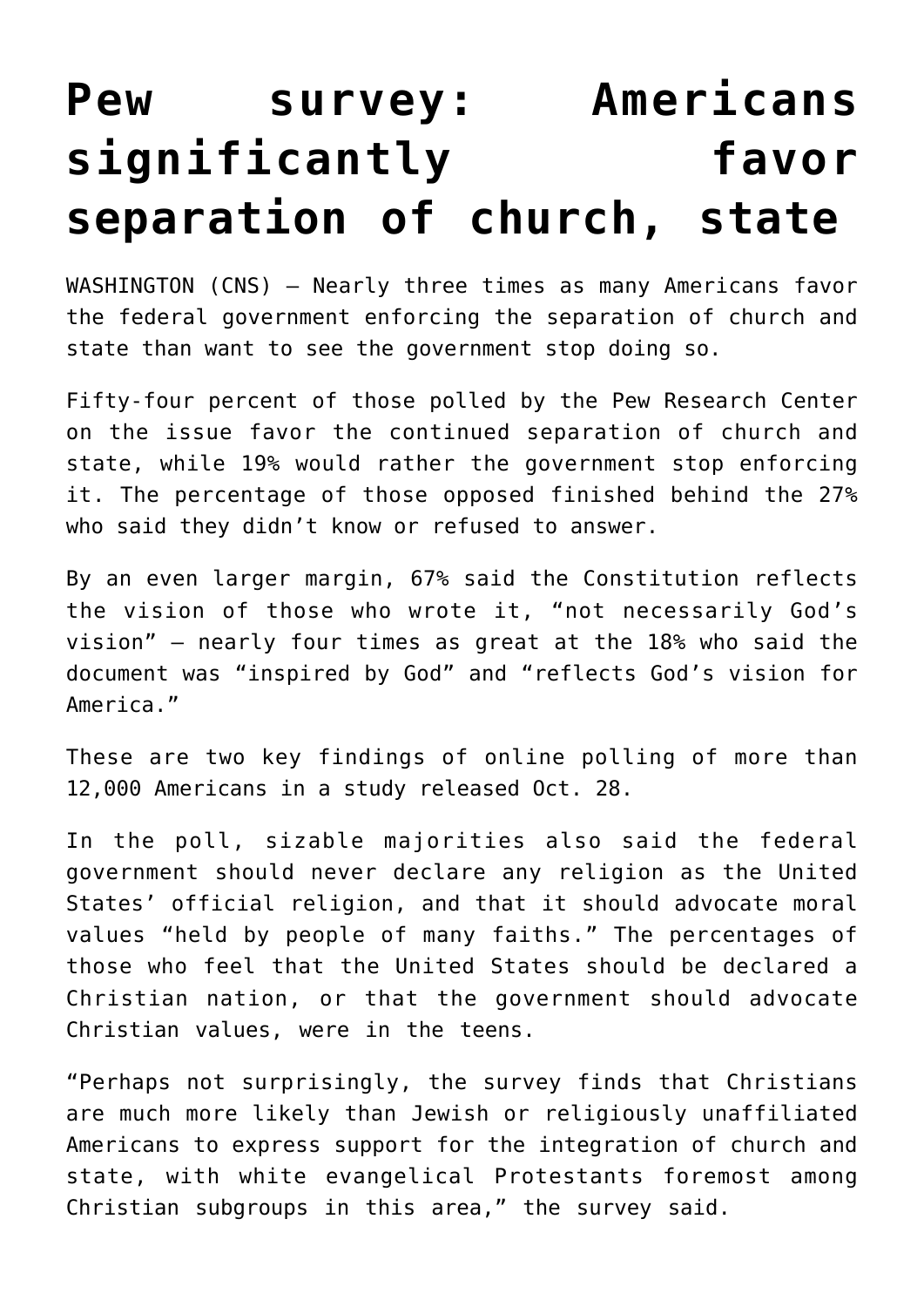Where do Catholics fit in? According to Pew, 43% favor allowing government to put religious symbols on public property, in keeping with the overall study's 39% plurality on this question. But after that, support dwindles for many of the ideas Pew asked about.

"While the above-average level of support for an overtly Christian government among Republicans and white evangelical Protestants may come as no surprise to close observers of American politics, some of the other patterns in the survey are perhaps more unexpected," the report said.

"For example, many Black and Hispanic Americans — groups that are heavily Democratic — are highly religious Christians, and on several of the questions in the survey, they are just as likely as white Americans, if not more likely, to say they see a special link between Christianity and America."

Twenty-nine percent of Catholics said public school teachers should be allowed to lead Christian prayers; only 21% said the government should stop enforcing the separation of church and state; 17% said the Constitution was inspired by God; 12% said the federal government should declare the United States a Christian nation; and 11% said the government should advocate Christian values.

Breaking down the church-state separation question further, Pew found that 20% of Catholics have "strong" support for this separation, while 35% hold "moderate" views, 21% said they have "mixed views" on the question, while 12% favor greater integration of church and state, with 11% saying either they have no opinion, don't know, or refused to answer.

And asked if God favors the United States over other nations, only 5% said yes, and just 14% of those who favor taking down the wall between church and state agreed.

"Most people who support separation of church and state are Democrats or lean toward the Democratic Party, think Donald